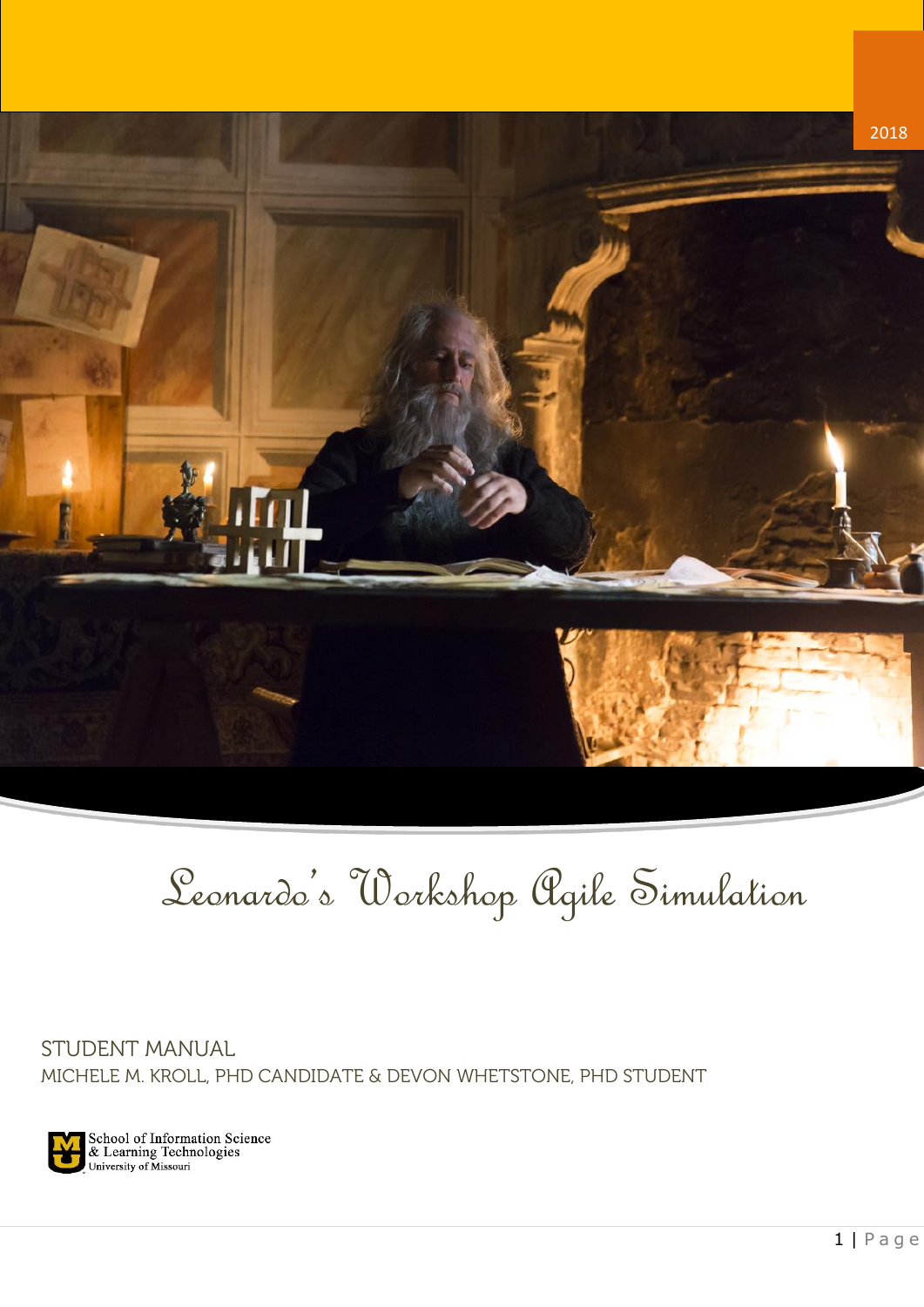## **Table of Contents**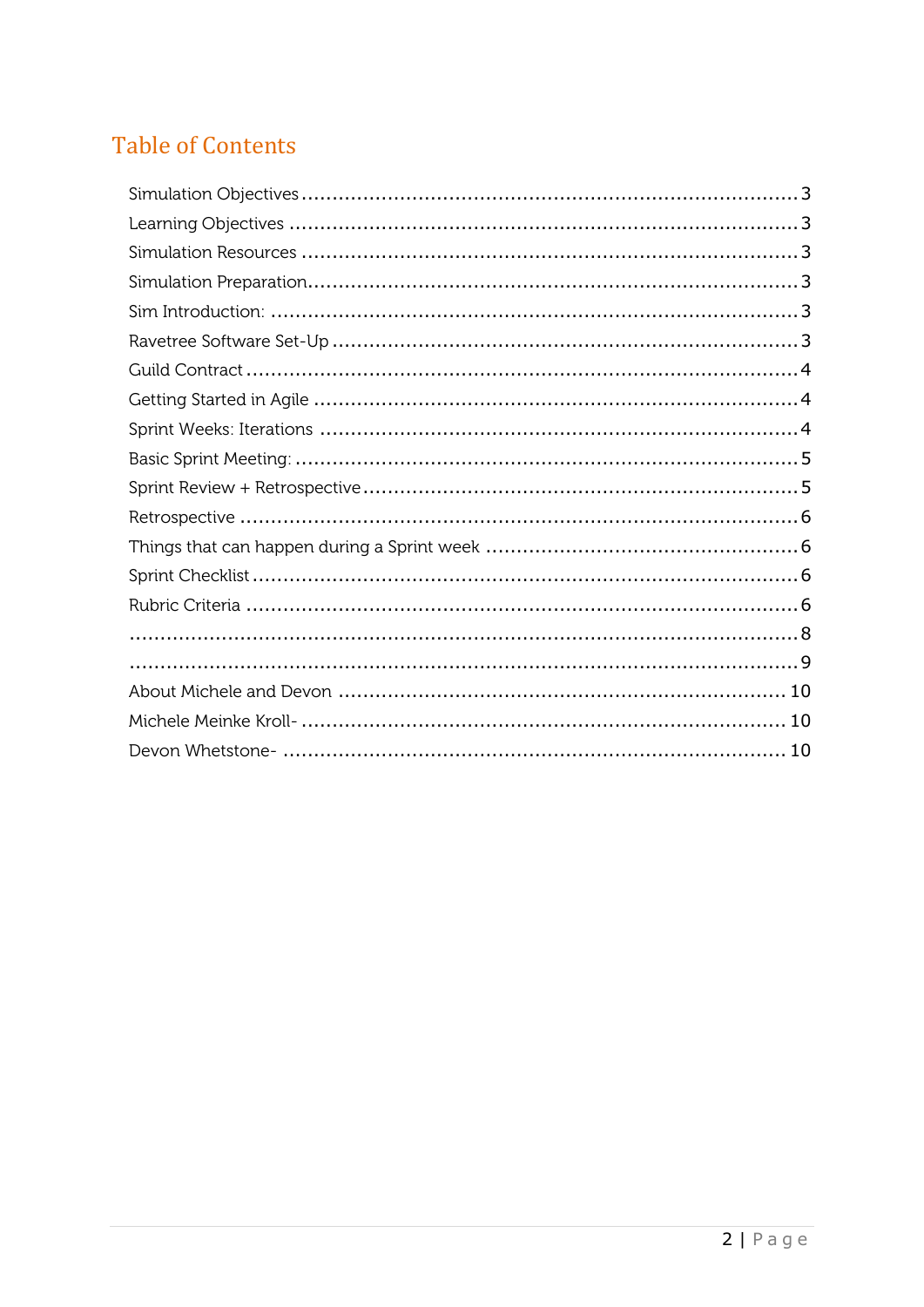### <span id="page-2-0"></span>**Simulation Objectives**

Leonardo's Workshop is an agile project management simulation, which lets students experience what might happen in a real-life software development scenario. Students play in competitive teams where each gets to take a shot at being the Scrum Master. This simulation is played the last four weeks of the course so that students have a basic understanding of agile methods such as Scrum. There will be no readings during this time but it is encouraged to reflect back on previous assigned readings to complete each Sprint week.

#### <span id="page-2-1"></span>**Learning Objectives**

- Complete an APM protocol
- Use Ravetree to complete and APM Project
- Assign roles to team members
- Set APM project goals
- Conduct Scrum sessions
- Complete at least three iterations per week
- Produce a final presentation
- Create a product based on APM method

#### <span id="page-2-2"></span>**Simulation Resources**

- Student Manual
- Simulation Setting (PPTX)
- Event Cards- these will be events announced during the simulation in Canvas that could affect project efficiency and delivery
- \* Ravetree Tutorial- How to set up the agile project management board
- Guild Contract
- ❖ Sprint Week Checklist
- ❖ Final Project Rubric and Checklist
- ❖ Project Evaluation and Peer Assessment

#### <span id="page-2-3"></span>**Simulation Preparation** (Week 4)

#### <span id="page-2-4"></span>**Sim Introduction:**

Watch the simulation introduction video and review the sim story (pptx) found in the course module.

#### <span id="page-2-5"></span>**Ravetree Software Set-Up:**

Review Ravetree video tutorials and set up an account- The first 30 days are free so calculate the time needed for the project so you are not assessed the monthly fee.

- o Creating a Project in Ravetree <https://youtu.be/yY2cc6hu2nU>
- o Extended overview of Ravetree <https://youtu.be/bD1-iHCGr4M>

Create Ravetree Board as a team. Set Up these features:

- o Planning Task Board
- o Velocity
- o BackLog
- o Time Log
- o Burn down Chart
- o Team may decide to use other features as well
- o Add the instructor to Ravetree so that team accomplishments can be tracked for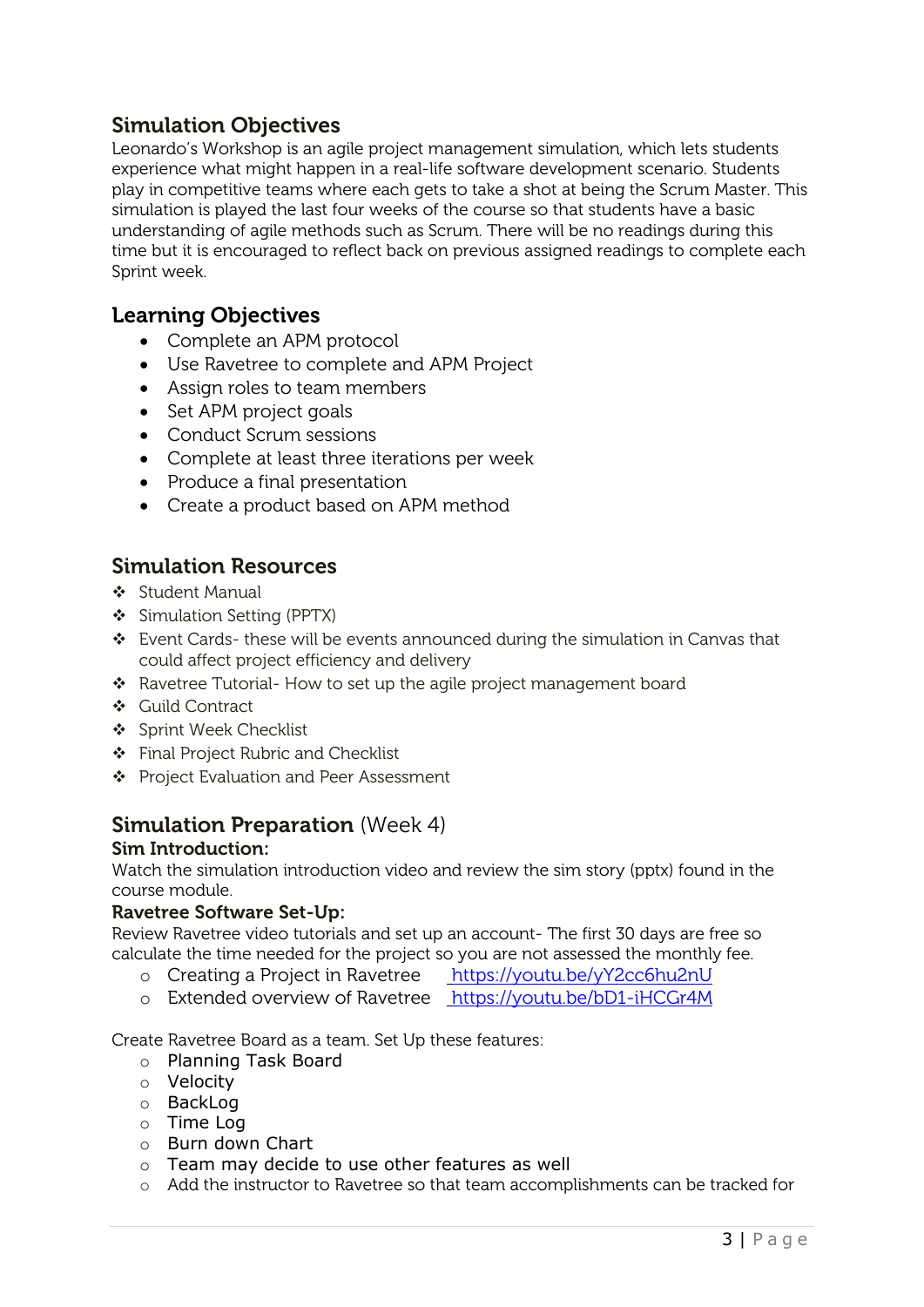course points each week.

#### <span id="page-3-0"></span>**Guild Contract:**

The guild contract is a communication tool for your team.

- o Choose a Guild name to represent your team (sample contract in course module)
- o Decide who will act as "scrum master" each week (team members must rotate)
- o Fill out each section and submit in "Assignments" (one member submits for team)

#### <span id="page-3-1"></span>**Getting Started in Agile:**

- o Team sets overall project goals with clear measurable objectives (see final project rubric)
- o Before the first Sprint week, the guild will meet by Zoom, Skype or other method to create and rate user stories- Post to Ravetree using the appropriate feature.
- o Prioritize user stories and product backlog for Sprint week 1- Post to Ravetree
- o Read simulation resources thoroughly and refer to course text and other resources provided.

#### **Tasks to complete each sprint week**

Weeks 5 through 7 will be sprint weeks to accomplish the final mobile app prototype and presentation.

Week 8: Close Out Project Phase

Final Sprint week:

- o Finalize Prototype and Presentation Slides
- o Present Prototype to Leonardo's Apprentices in Milan- Presentation with Slides using Voice Thread
- o Turn in assignment- Project and Peer assessment

#### <span id="page-3-2"></span>**Sprint Weeks: Iterations** (weeks 5-8)

The Scrum Master will lead the sprint. Every week a different team member will play the "Scrum Master." This is noted in the guild contract. Each week consists of three iterations in a sprint week. The team should decide when these will be. A suggestion is Monday, Wednesday and Friday so that the team can prepare over the weekend for the next sprint week. During these iterations, teams will hold daily scrum meetings through Ravetree. The Scrum Master will be able to communicate to the team what is needed to accomplish the goals set for the week. There are four total weeks.

#### **Daily Scrum:**

The daily scrum meeting is not used as a problem-solving or issue resolution meeting. Issues that are raised are usually dealt with by the relevant team member immediately after the meeting. During the daily scrum, each team member answers the following three questions:

- o What have you completed since the last meeting?
- o What do you plan to complete by the next meeting?
- o What is getting in your way?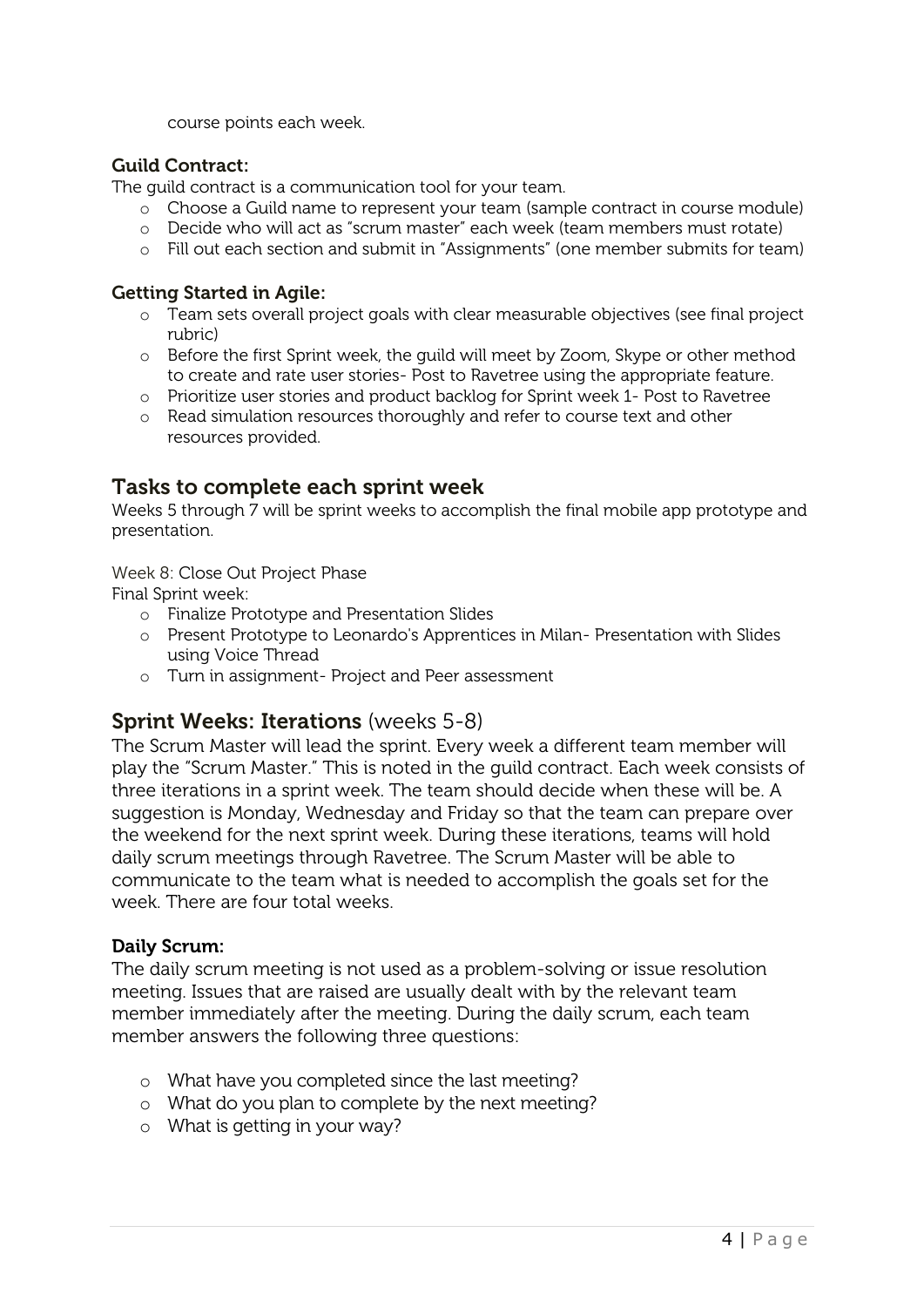By focusing on what each person accomplished yesterday and will accomplish today, the team gains an excellent understanding of what work has been done and what work remains. The daily scrum meeting is not a status update meeting in which a boss is collecting information about who is behind schedule. Rather, it is a meeting in which team members make commitments to each other.

#### <span id="page-4-0"></span>**Basic Sprint Meeting:**

Teams hold a planning meeting before the week begins with the Scrum Master to determine goals. User stories are pulled from the top of the backlog to determine team velocity needed to accomplish tasks. Each sprint iteration contains a short daily scrum. During the week members will enter data in Ravetree to track product backlog, velocity, burn down chart, and time. At the end of the week, something of value should be produced. The Scrum review and retrospective meeting is held to set goals for the following weekly Scrum and reprioritizing of the backlog if needed.

- o **Product Backlog**-Behind every project is a backlog. The backlog is a list of all the product features generally defined by user stories. User stories define everything potential users want to do on the mobile app.
- o User stories are one to two sentences that describe a specific type of user need to accomplish a goal. As a (type of user), I want to be (able to do this), so that I can (purpose).
- o User stories are selected for implementation during each sprint, managed by the team. This is a time-boxed (ends exactly at the scheduled time) activity.
- o After all the user stories are created, they are ranked and prioritized. Teams can use the rating scale of 1, 2, or 3 for each story, planning poker, or talking it out. Refer to your course textbook for these options.
- o The scrum master is in charge of reprioritizing the backlog during the sprint week. New features can be added or addressed but should not be added during the current sprint session.
- o Sprint Velocity- How much work a project team can get done per sprint. How many features can be accomplished per sprint? (based on feature points) The more sprints done, the more accurate velocity becomes. Some sprints may hit the team's goal; others may exceed it or not hit it at all.
- o Sprint Burn down Chart- a chart that shows the amount of work left vs. time left. Each team member reports time spent on backlogs.

#### <span id="page-4-1"></span>**Sprint Review + Retrospective**

After the iterations are completed, the Sprint is over for the week.

- o Compare actual result with initial plan.
- o Review undone work and discuss the reason, also discuss how to account for these un-done tasks in the next Sprint to make sure the team maintains the total number from the original estimations.

Retrospect on how to perform in the next Sprint to achieve more.

- o What went well?
- o What has gone wrong?
- o What could be improved and how?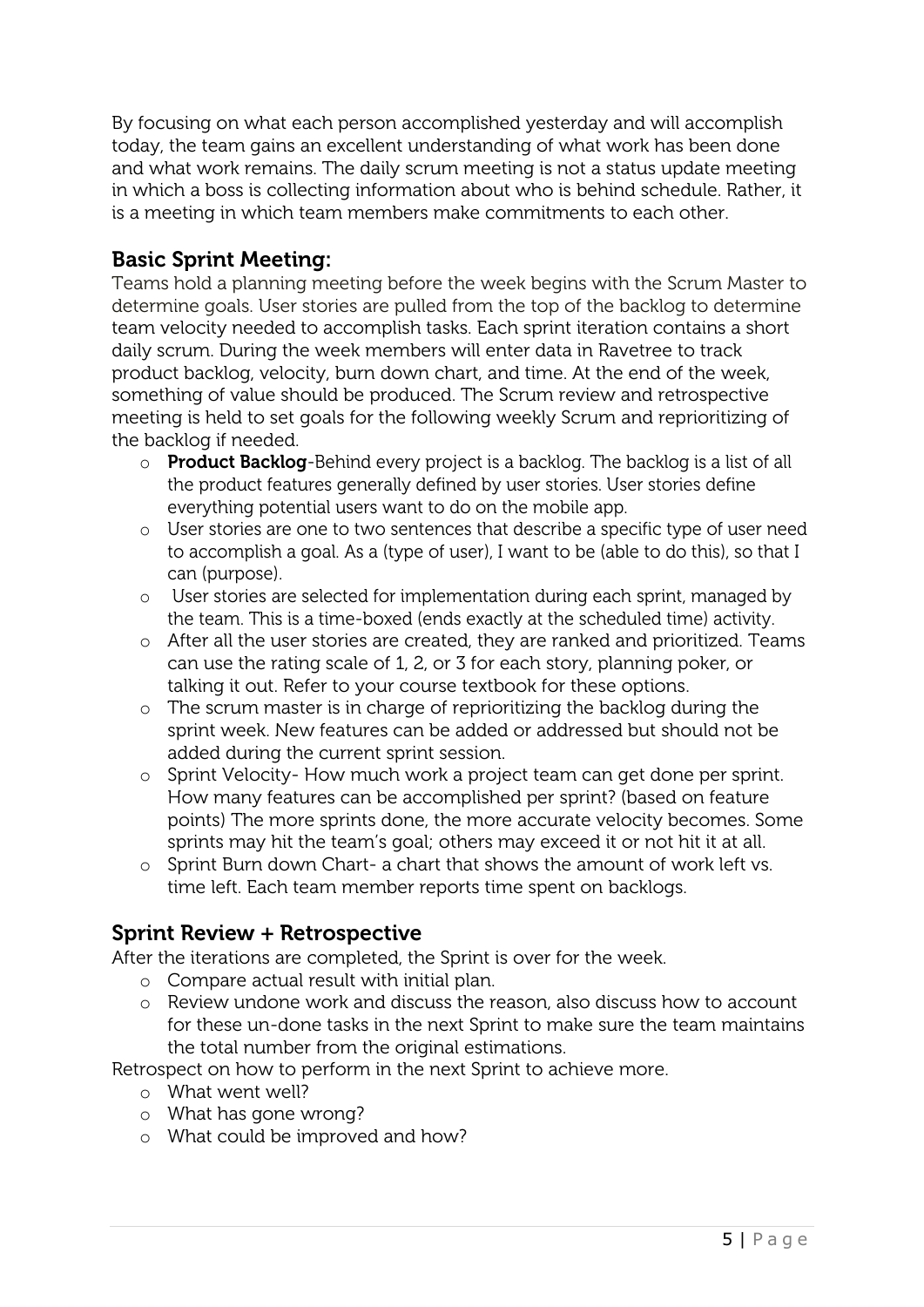### <span id="page-5-0"></span>**Retrospective**

Here are some topics for teams to discuss before completing the next iteration:

- o Planned vs Actual
- o Hours Estimate vs Size (Original Estimate)
- o Major risks that happened (Technical, People, Unplanned Events)

## <span id="page-5-1"></span>**Things that can happen during a Sprint week**

#### **Events:**

These will be posted through announcements that can affect how and what your team is working on. Each "event" is a situation from real life that many APM experience. Sometimes positive events could also appear! Teams should apply solutions to solve the issue during the same sprint week the event is introduced. This will effect overall weekly sprint points.

#### **Criteria for tasks:**

Teams should check that all tasks are completed. See check list below.

#### **The Product Owner:**

Accepts or rejects sprint results (graded weekly sprint)

### <span id="page-5-2"></span>**Sprint Checklist:**

#### <span id="page-5-3"></span>**Rubric Criteria:**

- Task board kept current by all members
- Three daily scrums held per week
- Team members log time spent on tasks
- Velocity reported
- Burn down chart reported
- Event cards resolved
- Sprint Review
- Sprint Retrospective
- New user stories and back log reprioritized
- Discuss new features and/or issues for next Sprint

| <b>Criteria</b>         | Unacceptable         | <b>Satisfactory</b> | <b>Exemplary</b>        |
|-------------------------|----------------------|---------------------|-------------------------|
|                         | (1 point)            | (5 points)          | $(10$ points)           |
| <b>Sprint Checklist</b> | Contributes very     | Sprint iterations   | Sprint iterations fully |
|                         | little or nothing to | completed and       | developed and           |
|                         | sprint iterations.   | meets deadline      | completed. Meets        |
|                         | Does not meet        | but needs           | deadline. Event cards   |
|                         | deadline. Event      | improvement.        | are resolved in an      |
|                         | cards not            | Event cards         | efficient manner.       |
|                         | resolved.            | resolved.           |                         |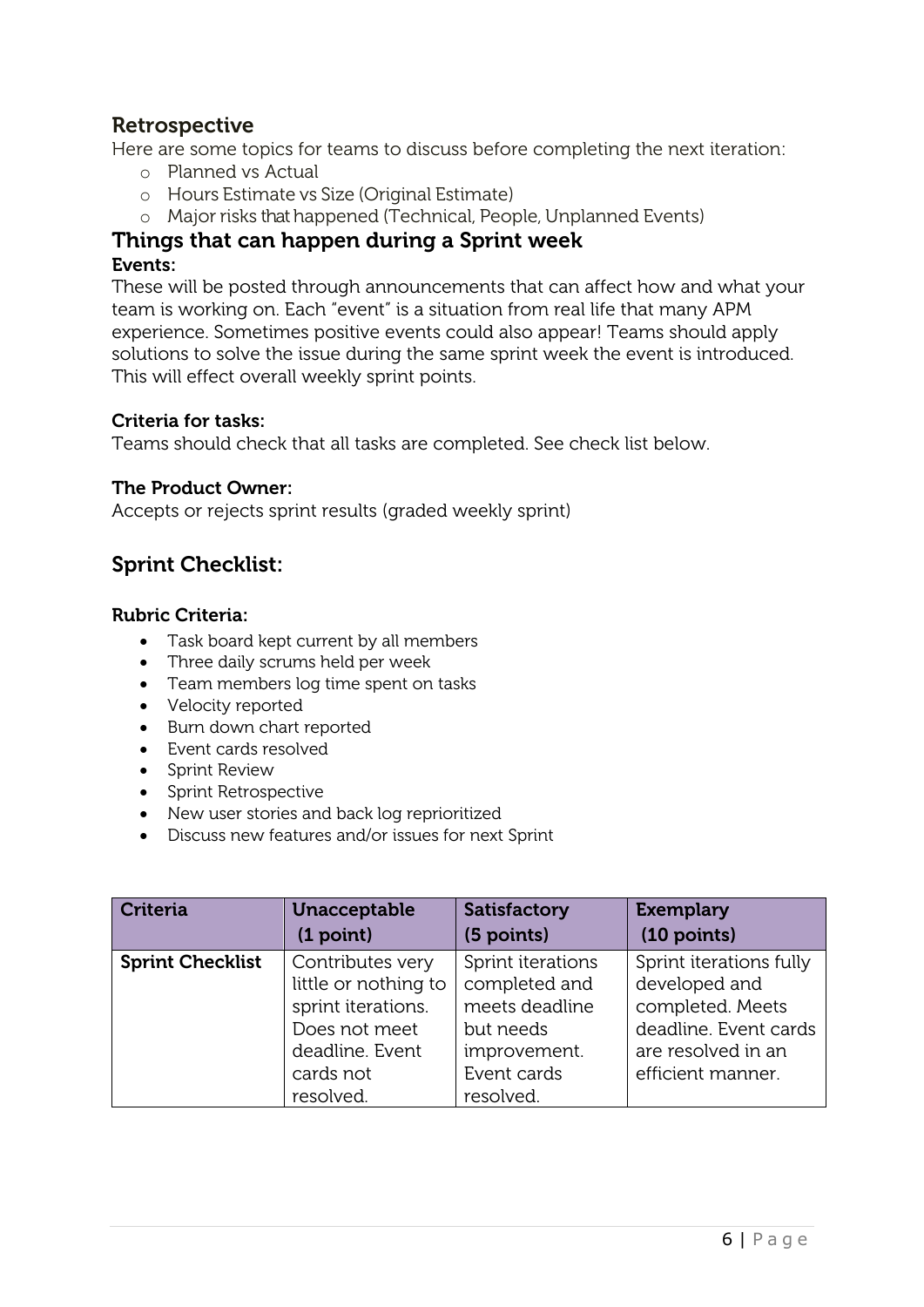## **Developing the Prototype**

#### **Requirements:**

Design a prototype with required features and additional features determined by the team. Identify the problem and have a clear understanding of why the app is being developed. Create multiple wireframes into a storyboard with annotations that describe the product. Prototype should include all main features required by the product owner. Additional features are identified by the team based on users. Key functionality requirements should be met based on the platform the app is designed for.

The prime purpose of a [wireframe](https://think360studio.com/tips-why-you-should-sketch-before-making-wireframes/) is to design a layout that best gives the direction to the user with the help of annotated information, which provides an additional layer of understanding and navigation of the interface. The wire framing stage is vital as it gives the design team an idea about the layout and user interactions without being overwhelmed with all the colors and visuals.

High-fidelity wireframe has more realistic content, specific typeface choices and can even give out particular information on image dimensions and button styles.

**Wireframe Tips:** [https://fireart.studio/blog/7-best-tips-to-create-effective](https://fireart.studio/blog/7-best-tips-to-create-effective-wireframes-for-mobile-apps/)[wireframes-for-mobile-apps/](https://fireart.studio/blog/7-best-tips-to-create-effective-wireframes-for-mobile-apps/)

Fully developed high fidelity wireframes of the product are designed using the PPT wire framing template provided: (downloaded in the Canvas sim module)

**Wireframe Template**: [https://knockoutprezo.com/freethings/free-powerpoint](https://knockoutprezo.com/freethings/free-powerpoint-templates/entrepreneurs-wireframe-kit-powerpoint-free-version/)[templates/entrepreneurs-wireframe-kit-powerpoint-free-version/](https://knockoutprezo.com/freethings/free-powerpoint-templates/entrepreneurs-wireframe-kit-powerpoint-free-version/)

#### **Prototype Requirements:**

| ❖ Wireframes are high fidelity.                |
|------------------------------------------------|
| Design elements conform to platform standards. |

- ◆ Multiple user choices considered.
- $\div$  Key functionality requirements are met.
- Wireframes are annotated describing features.
- ❖ Product storyboard is created from wireframes.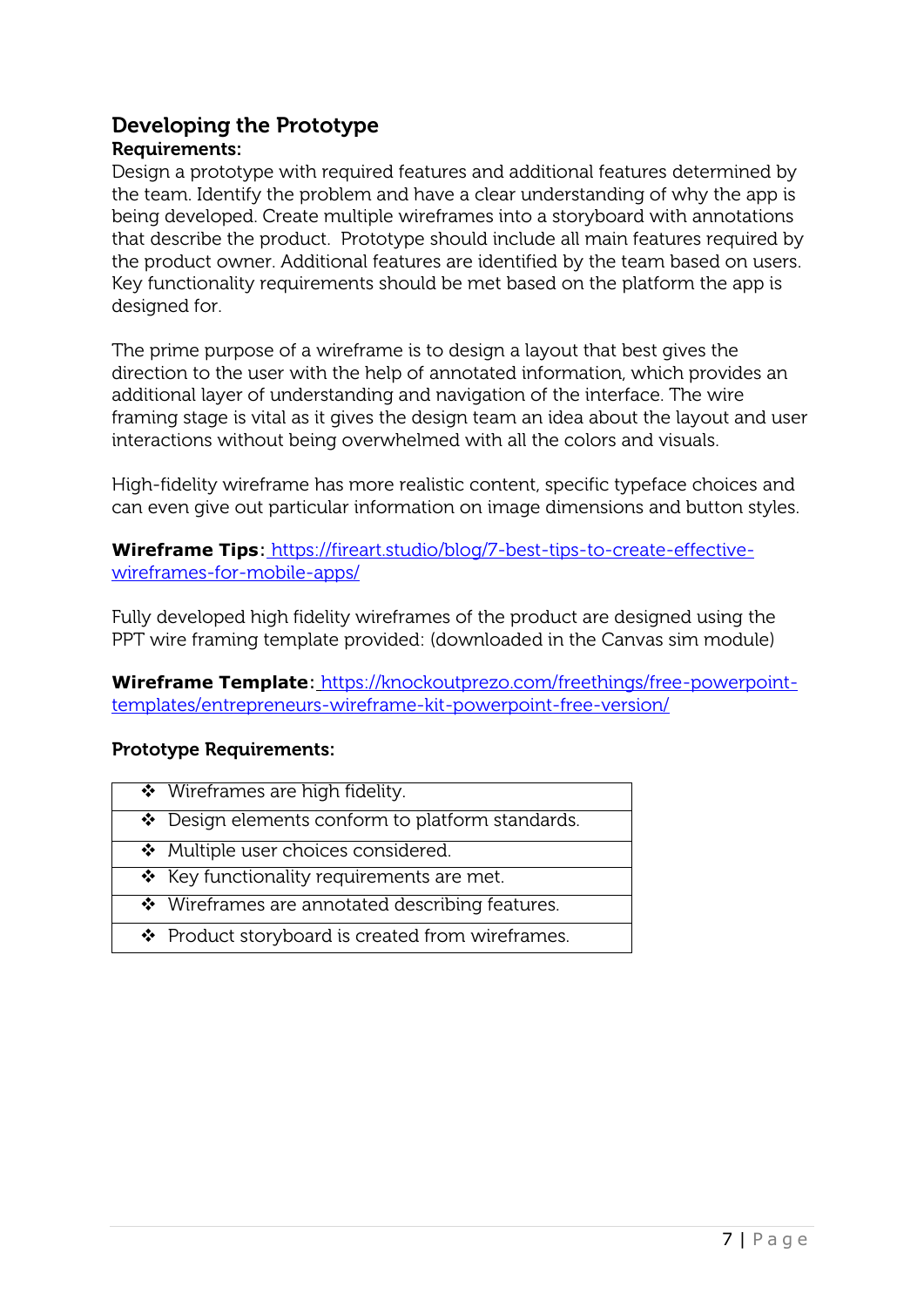## **Final Checklist for Project**

<span id="page-7-0"></span>

| <b>Quality Indicators</b> |                                                                                                                                    |               | Self-assessment:<br>Done? | <b>Notes</b> |
|---------------------------|------------------------------------------------------------------------------------------------------------------------------------|---------------|---------------------------|--------------|
|                           | Three daily Scrum meetings completed per sprint<br>week.                                                                           | $\square$ Yes | $\Box$ No                 |              |
|                           | 2. User stories for product backlog identified and<br>monitored each sprint week.                                                  | $\square$ Yes | No<br>ш                   |              |
| 3.                        | Project task board completed each sprint week.                                                                                     | п.<br>Yes     | $\Box$ No                 |              |
|                           | 4. Burn down/Velocity charts calculated and<br>reported for each sprint week.                                                      | $\square$ Yes | $\Box$ No                 |              |
| 5.                        | Sprint Review and Retrospective completed<br>and reported.                                                                         | $\square$ Yes | No<br>п                   |              |
|                           | 6. Scrum master and team members planned for<br>each sprint week to discuss user stories and<br>back log for upcoming sprint week. | $\square$ Yes | No<br>ш                   |              |

|    | Requirements: Project goals and objectives are created by team before Sprint weeks begin. |               |                           |              |
|----|-------------------------------------------------------------------------------------------|---------------|---------------------------|--------------|
|    | <b>Quality Indicators</b>                                                                 |               | Self-assessment:<br>Done? | <b>Notes</b> |
|    | Project goals are identified with clearly defined<br>objectives.                          | $\Box$ Yes    | $\Box$ No                 |              |
|    | 2. Each objective clearly defines the criterion for<br>acceptable performance.            | $\square$ Yes | $\Box$ No                 |              |
| 3. | Objectives are well aligned with the stated goals for the<br>project.                     | $\square$ Yes | $\Box$ No                 |              |

| <b>Category: Quality of Prototype</b>                                                                                                                   |                         |              |  |  |
|---------------------------------------------------------------------------------------------------------------------------------------------------------|-------------------------|--------------|--|--|
| Requirements: Design a prototype with required features and additional features determined by the team.                                                 |                         |              |  |  |
| Create multiple wireframes into a storyboard with annotations that describe the product.                                                                |                         |              |  |  |
| <b>Quality Indicators</b><br>Self-assessment:                                                                                                           |                         | <b>Notes</b> |  |  |
|                                                                                                                                                         | Done?                   |              |  |  |
| Identified the problem and have a clear<br>1.<br>understanding of why the app is being developed.                                                       | $\Box$ Yes<br>$\Box$ No |              |  |  |
| 2. Prototype includes all main features required<br>by product owner. Additional features are<br>identified. Key functionality requirements are<br>met. | $\Box$ Yes<br>$\Box$ No |              |  |  |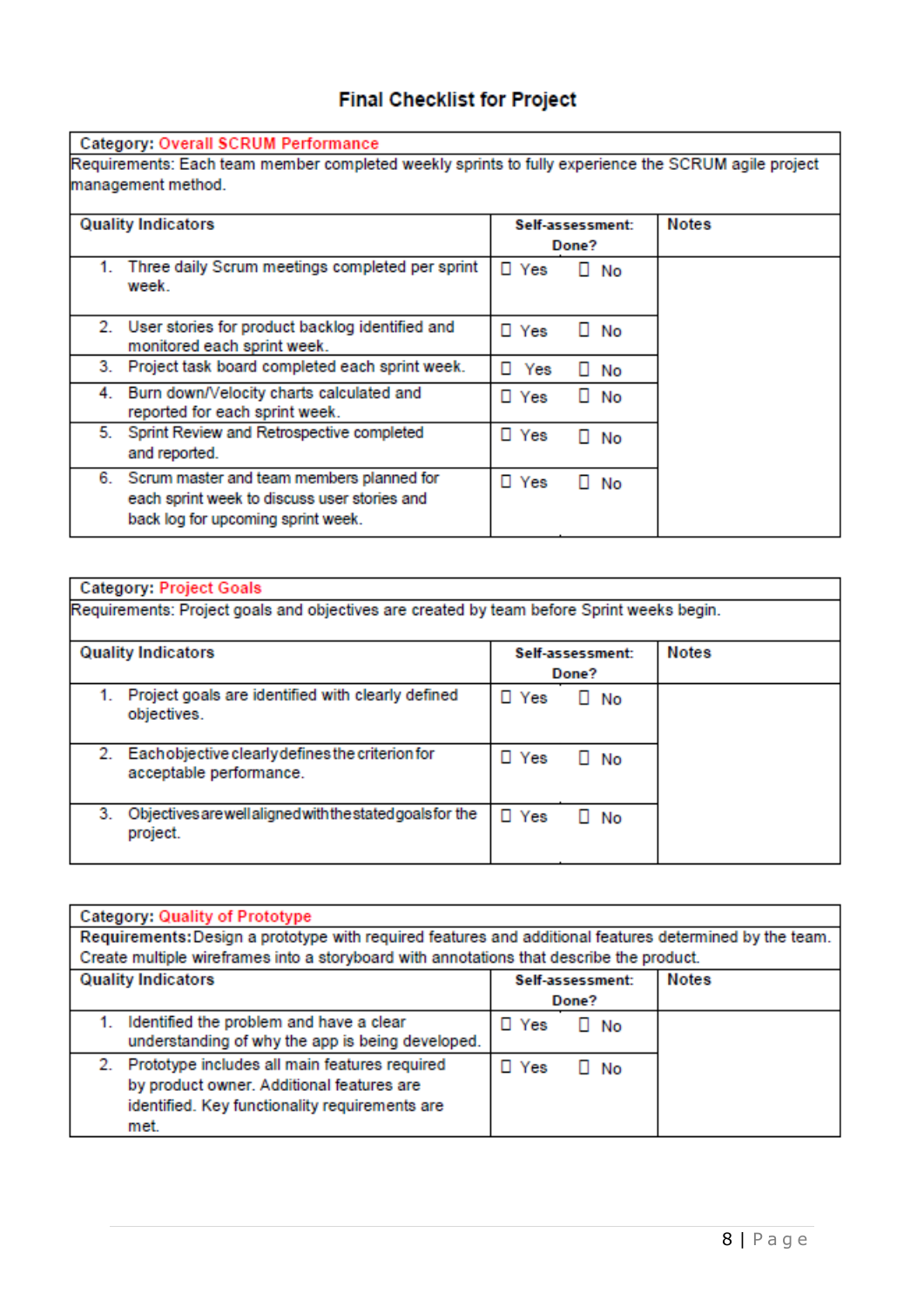<span id="page-8-0"></span>**Category: Wireframe** 

Requirements: Fully developed high fidelity wireframes of the product are designed using wire framing template provided. An annotated product storyboard is illustrated.

#### **Quality Indicators** Self-assessment: **Notes** Done? 1. Wireframes are high fidelity. D Yes  $\Box$  No 2. Design elements conform to platform D Yes  $\Box$  No standards. 3. Multiple user choices considered.  $\Box$  Yes  $\Box$  No 4. Key functionality requirements are met. D Yes  $\square$  No 5. Wireframes are annotated describing features.  $\square$  Yes  $\Box$  No 6. Product storyboard is created from D Yes  $\Box$  No wireframes.

#### **Category: VT Presentation**

Requirements: Well-designed quality presentation created by all team members presented to the product owner using Voice Thread. Slides and graphics used persuade product owner that the team's prototype is the best among all competitive teams and should be chosen.

| <b>Quality Indicators</b> |                                                                           |               | Self-assessment:<br>Done? | <b>Notes</b> |
|---------------------------|---------------------------------------------------------------------------|---------------|---------------------------|--------------|
| 1.                        | Project goals and objectives are clearly stated.                          | $\Box$ Yes    | $\Box$ No                 |              |
|                           | 2. Product Features list identified and explained.                        | Yes<br>п.     | No<br>ш                   |              |
|                           | 3. Wireframes are clearly developed and<br>articulated into a storyboard. | $\Box$ Yes    | No<br>ш                   |              |
|                           | 4. Presentation slides organized and designed for the<br>product owner.   | $\square$ Yes | No                        |              |
|                           | 5. Presentation created and presented using Voice<br>Thread.              | $\square$ Yes | No                        |              |

\*Adapted from Dr. Jane Howland, ISD